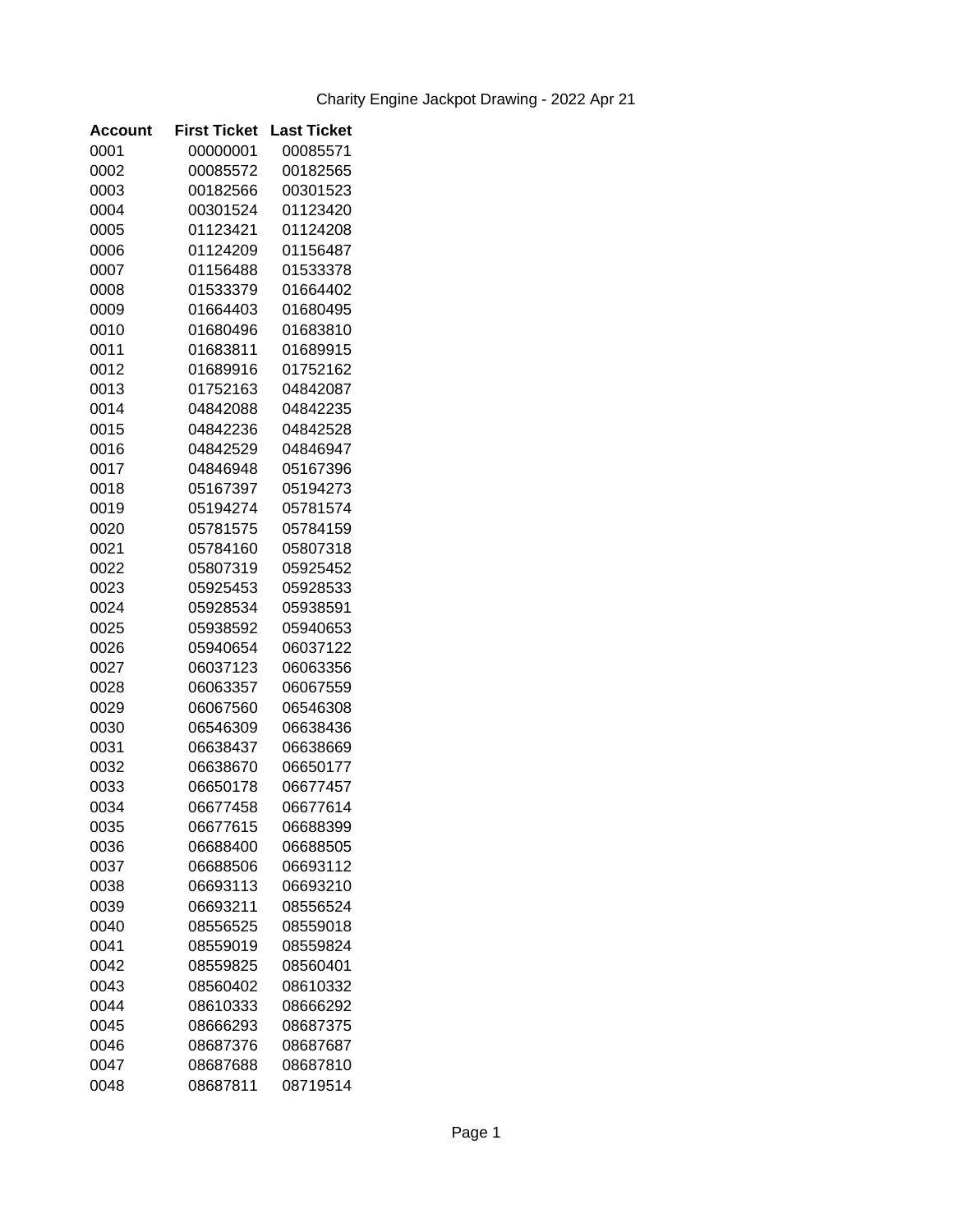| 0049 | 08719515 | 08772248 |
|------|----------|----------|
| 0050 | 08772249 | 08786217 |
| 0051 | 08786218 | 09257533 |
| 0052 | 09257534 | 09259469 |
| 0053 | 09259470 | 09270907 |
| 0054 | 09270908 | 09271207 |
| 0055 | 09271208 | 09993852 |
| 0056 | 09993853 | 10212891 |
| 0057 | 10212892 | 10232093 |
| 0058 | 10232094 | 10243104 |
| 0059 | 10243105 | 10270327 |
| 0060 | 10270328 | 10287734 |
| 0061 | 10287735 | 10287902 |
| 0062 | 10287903 | 10287903 |
| 0063 | 10287904 | 10585835 |
| 0064 | 10585836 | 10967567 |
| 0065 | 10967568 | 10975081 |
| 0066 | 10975082 | 10999771 |
| 0067 | 10999772 | 11000482 |
| 0068 | 11000483 | 11048249 |
| 0069 | 11048250 | 11098754 |
| 0070 | 11098755 | 11332433 |
| 0071 | 11332434 | 11419547 |
| 0072 | 11419548 | 11975741 |
| 0073 | 11975742 | 12044754 |
| 0074 | 12044755 | 12468471 |
| 0075 | 12468472 | 12579659 |
| 0076 | 12579660 | 12579955 |
| 0077 | 12579956 | 12581795 |
| 0078 | 12581796 | 12611912 |
| 0079 | 12611913 | 12612062 |
| 0080 | 12612063 | 12615172 |
| 0081 | 12615173 | 12617079 |
| 0082 | 12617080 | 12617891 |
|      |          | 12627339 |
| 0083 | 12617892 |          |
| 0084 | 12627340 | 12627675 |
| 0085 | 12627676 | 12629867 |
| 0086 | 12629868 | 12642617 |
| 0087 | 12642618 | 12650949 |
| 0088 | 12650950 | 12658557 |
| 0089 | 12658558 | 12658888 |
| 0090 | 12658889 | 12852725 |
| 0091 | 12852726 | 12876285 |
| 0092 | 12876286 | 12954045 |
| 0093 | 12954046 | 12959967 |
| 0094 | 12959968 | 12984068 |
| 0095 | 12984069 | 13020728 |
| 0096 | 13020729 | 13024589 |
| 0097 | 13024590 | 13029981 |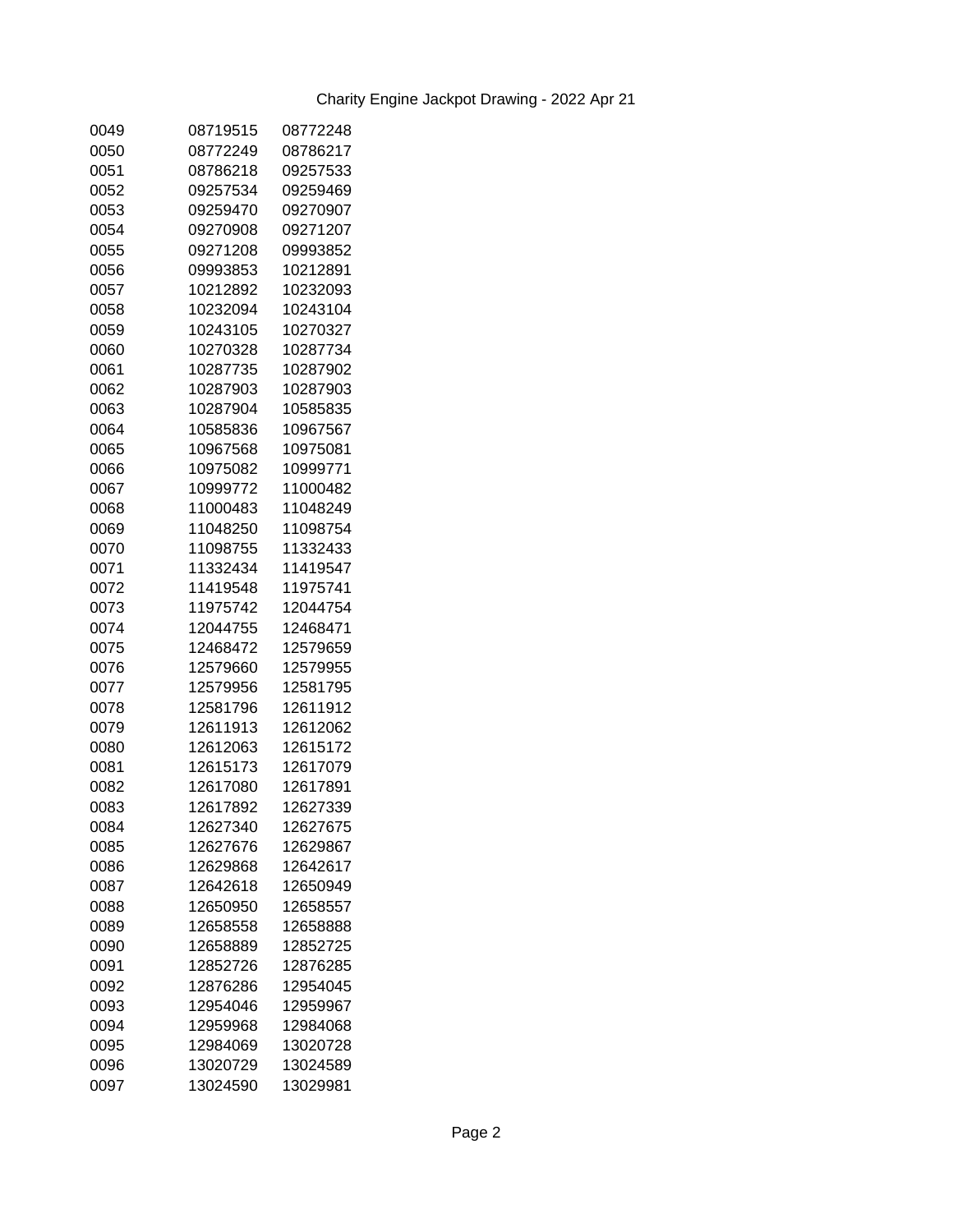| 0098 | 13029982 | 13042439 |
|------|----------|----------|
| 0099 | 13042440 | 13105341 |
| 0100 | 13105342 | 13711564 |
| 0101 | 13711565 | 13722452 |
| 0102 | 13722453 | 14104319 |
| 0103 | 14104320 | 14107322 |
| 0104 | 14107323 | 14362446 |
| 0105 | 14362447 | 14362716 |
| 0106 | 14362717 | 14362985 |
| 0107 | 14362986 | 14367502 |
| 0108 | 14367503 | 14368307 |
| 0109 | 14368308 | 14378726 |
| 0110 | 14378727 | 14389733 |
| 0111 | 14389734 | 14390026 |
| 0112 | 14390027 | 14392652 |
| 0113 | 14392653 | 14725999 |
| 0114 | 14726000 | 14726280 |
| 0115 | 14726281 | 14728091 |
| 0116 | 14728092 | 14728142 |
| 0117 | 14728143 | 15156224 |
| 0118 | 15156225 | 15156642 |
| 0119 | 15156643 | 15356884 |
| 0120 | 15356885 | 15356962 |
| 0121 | 15356963 | 15441519 |
| 0122 | 15441520 | 15441682 |
| 0123 | 15441683 | 15459582 |
| 0124 | 15459583 | 15503574 |
| 0125 | 15503575 | 15506882 |
| 0126 | 15506883 | 15510534 |
| 0127 | 15510535 | 15545789 |
| 0128 | 15545790 | 15548026 |
| 0129 | 15548027 | 15595081 |
| 0130 | 15595082 | 15596095 |
| 0131 | 15596096 | 20907055 |
| 0132 | 20907056 | 20907651 |
| 0133 | 20907652 | 20907768 |
| 0134 | 20907769 | 20982742 |
| 0135 | 20982743 | 20983111 |
| 0136 | 20983112 | 20987525 |
| 0137 | 20987526 | 20992082 |
| 0138 | 20992083 | 21047302 |
| 0139 | 21047303 | 21143021 |
| 0140 | 21143022 | 21202875 |
| 0141 | 21202876 | 21208002 |
| 0142 | 21208003 | 21286316 |
| 0143 | 21286317 | 21310812 |
| 0144 | 21310813 | 21310834 |
| 0145 | 21310835 | 21310914 |
| 0146 | 21310915 | 21335139 |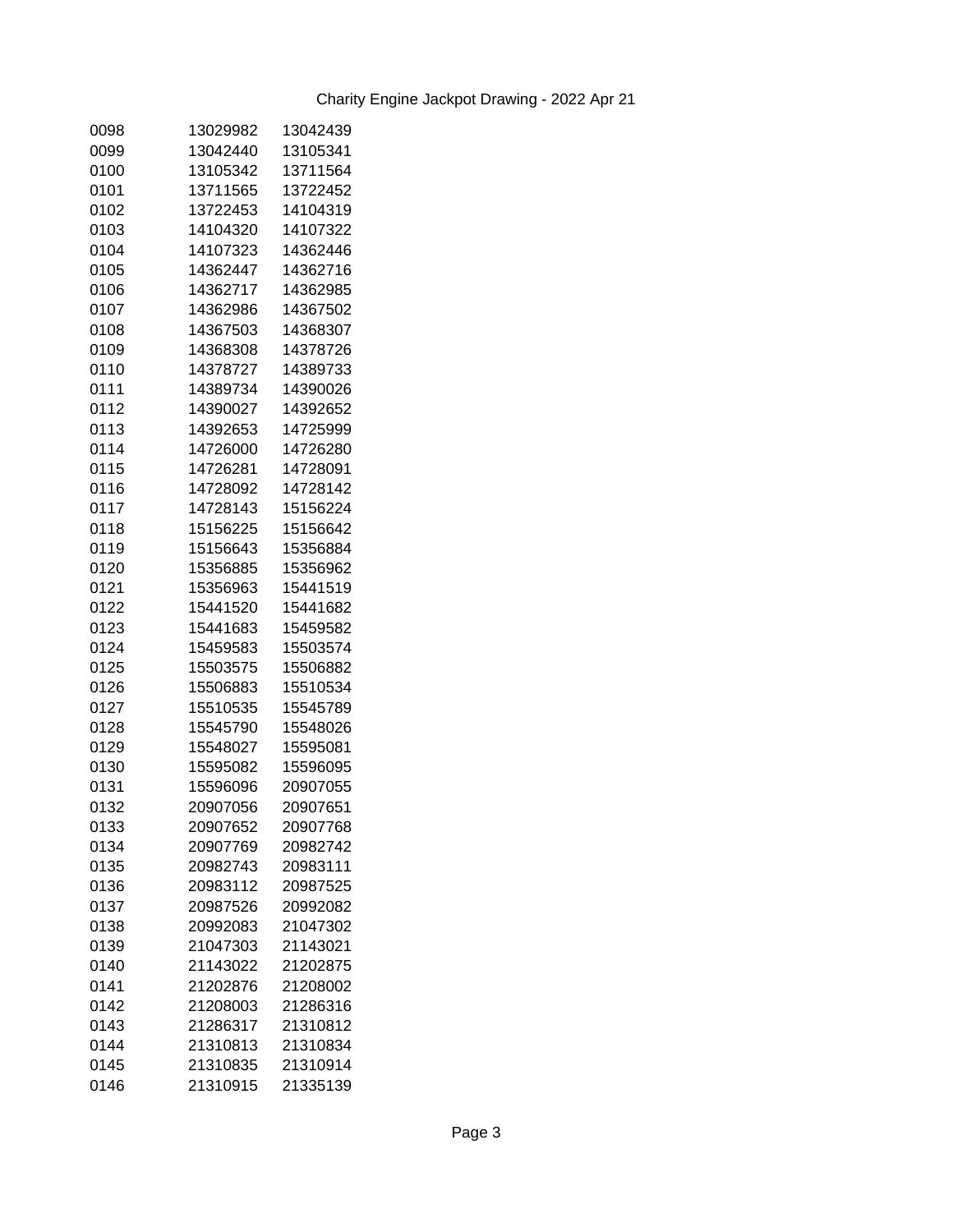| 0147 | 21335140             | 21341560 |
|------|----------------------|----------|
| 0148 | 21341561             | 21409284 |
| 0149 | 21409285             | 21409377 |
| 0150 | 21409378             | 21409647 |
| 0151 | 21409648             | 21413654 |
| 0152 | 21413655             | 21462430 |
| 0153 | 21462431             | 21467547 |
| 0154 | 21467548             | 21611958 |
| 0155 | 21611959             | 21612257 |
| 0156 | 21612258             | 21920727 |
| 0157 | 21920728             | 21922889 |
| 0158 | 21922890             | 21956171 |
| 0159 | 21956172             | 21960364 |
| 0160 | 21960365             | 21960425 |
| 0161 | 21960426             | 21961211 |
| 0162 | 21961212             | 21962012 |
| 0163 | 21962013             | 21985828 |
| 0164 | 21985829             | 21990994 |
| 0165 | 21990995             | 22158091 |
| 0166 | 22158092             | 22181065 |
| 0167 | 22181066             | 22185395 |
| 0168 | 22185396             | 22248036 |
| 0169 | 22248037             | 22267518 |
| 0170 | 22267519             | 22319011 |
| 0171 | 22319012             | 22319297 |
| 0172 | 22319298             | 22319617 |
| 0173 | 22319618             | 22337690 |
| 0174 | 22337691             | 22337818 |
| 0175 | 22337819             | 22623790 |
| 0176 | 22623791             | 22757352 |
| 0177 | 22757353             | 22759002 |
| 0178 | 22759003             | 22765920 |
| 0179 | 22765921             | 22784194 |
| 0180 |                      | 22784361 |
|      | 22784195<br>22784362 | 22786149 |
| 0181 |                      |          |
| 0182 | 22786150             | 22789041 |
| 0183 | 22789042             | 22789075 |
| 0184 | 22789076             | 22796631 |
| 0185 | 22796632             | 22804424 |
| 0186 | 22804425             | 22806547 |
| 0187 | 22806548             | 23008088 |
| 0188 | 23008089             | 23034740 |
| 0189 | 23034741             | 23035256 |
| 0190 | 23035257             | 23035352 |
| 0191 | 23035353             | 23052157 |
| 0192 | 23052158             | 23057947 |
| 0193 | 23057948             | 23081065 |
| 0194 | 23081066             | 23083960 |
| 0195 | 23083961             | 23744998 |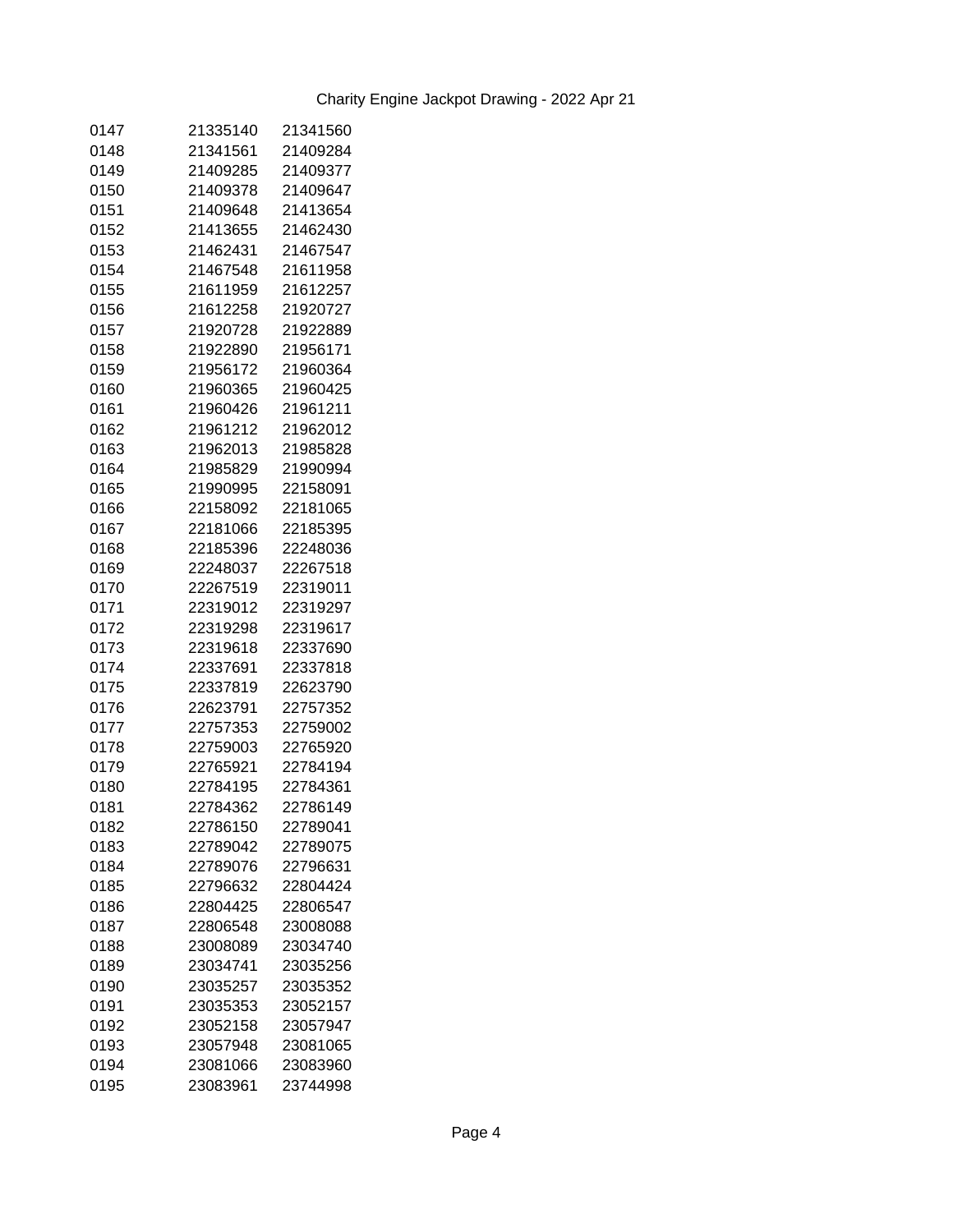| 0196         | 23744999             | 23772087 |
|--------------|----------------------|----------|
| 0197         | 23772088             | 23778265 |
| 0198         | 23778266             | 23828664 |
| 0199         | 23828665             | 24252032 |
| 0200         | 24252033             | 24308066 |
| 0201         | 24308067             | 24338780 |
| 0202         | 24338781             | 24340157 |
| 0203         | 24340158             | 24631195 |
| 0204         | 24631196             | 24666954 |
| 0205         | 24666955             | 24700636 |
| 0206         | 24700637             | 24701993 |
| 0207         | 24701994             | 25257329 |
| 0208         | 25257330             | 25398635 |
| 0209         | 25398636             | 25400962 |
| 0210         | 25400963             | 25401130 |
| 0211         | 25401131             | 25401393 |
| 0212         | 25401394             | 25484858 |
| 0213         | 25484859             | 25484907 |
| 0214         | 25484908             | 25513565 |
| 0215         | 25513566             | 28079187 |
| 0216         | 28079188             | 28985707 |
| 0217         | 28985708             | 29082431 |
| 0218         | 29082432             | 29084067 |
| 0219         | 29084068             | 29091562 |
| 0220         | 29091563             | 29099861 |
| 0221         | 29099862             | 29100021 |
| 0222         | 29100022             | 29112976 |
| 0223         | 29112977             | 30975469 |
| 0224         | 30975470             | 30975496 |
| 0225         | 30975497             | 31039977 |
| 0226         | 31039978             | 31058042 |
|              |                      |          |
| 0227<br>0228 | 31058043<br>31063845 | 31063844 |
|              |                      | 31437439 |
| 0229         | 31437440             | 31437581 |
| 0230         | 31437582             | 31474797 |
| 0231         | 31474798             | 31478403 |
| 0232         | 31478404             | 31495798 |
| 0233         | 31495799             | 31513004 |
| 0234         | 31513005             | 31513027 |
| 0235         | 31513028             | 31531843 |
| 0236         | 31531844             | 31567940 |
| 0237         | 31567941             | 32265634 |
| 0238         | 32265635             | 32266708 |
| 0239         | 32266709             | 32290606 |
| 0240         | 32290607             | 32351640 |
| 0241         | 32351641             | 32394061 |
| 0242         | 32394062             | 32412995 |
| 0243         | 32412996             | 32434873 |
| 0244         | 32434874             | 32563000 |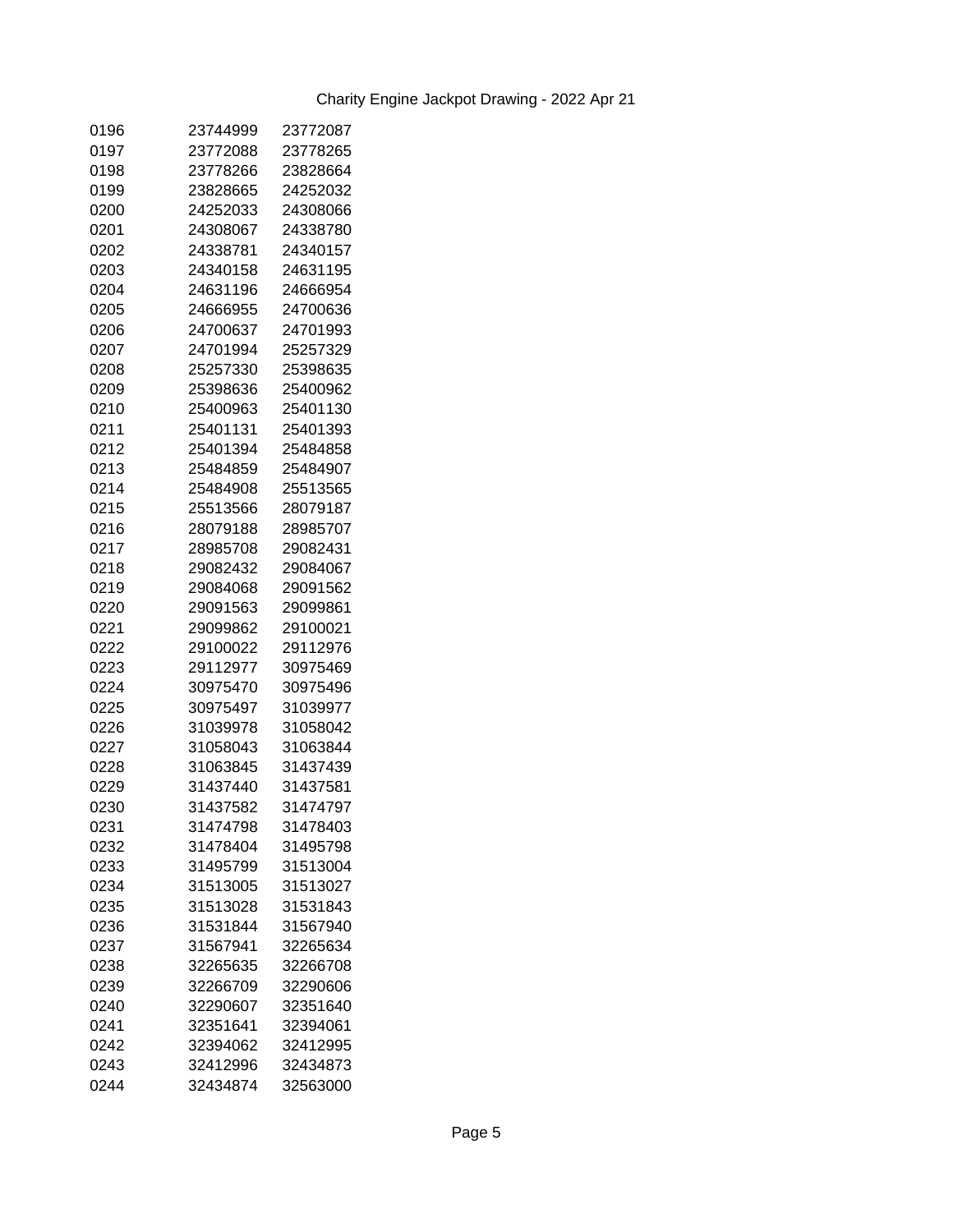| 0245 | 32563001 | 32585169 |
|------|----------|----------|
| 0246 | 32585170 | 32663582 |
| 0247 | 32663583 | 35750547 |
| 0248 | 35750548 | 35751947 |
| 0249 | 35751948 | 35767745 |
| 0250 | 35767746 | 35938572 |
| 0251 | 35938573 | 35969173 |
| 0252 | 35969174 | 36058784 |
| 0253 | 36058785 | 36088691 |
| 0254 | 36088692 | 36537206 |
| 0255 | 36537207 | 36633775 |
| 0256 | 36633776 | 36641845 |
| 0257 | 36641846 | 36747662 |
| 0258 | 36747663 | 36756123 |
| 0259 | 36756124 | 36757167 |
| 0260 | 36757168 | 36758847 |
| 0261 | 36758848 | 36760901 |
| 0262 | 36760902 | 36760960 |
| 0263 | 36760961 | 36761761 |
| 0264 | 36761762 | 36761945 |
| 0265 | 36761946 | 36762591 |
| 0266 | 36762592 | 36765681 |
| 0267 | 36765682 | 36766292 |
| 0268 | 36766293 | 37381717 |
| 0269 | 37381718 | 37428935 |
| 0270 | 37428936 | 37447867 |
| 0271 | 37447868 | 37448504 |
| 0272 | 37448505 | 37463164 |
| 0273 | 37463165 | 37485764 |
| 0274 | 37485765 | 37497968 |
| 0275 | 37497969 | 37769462 |
| 0276 | 37769463 | 37791471 |
| 0277 | 37791472 | 37791997 |
| 0278 | 37791998 | 38016408 |
| 0279 | 38016409 | 38071001 |
| 0280 | 38071002 | 38108341 |
| 0281 | 38108342 | 38204557 |
| 0282 | 38204558 | 38210920 |
| 0283 | 38210921 | 38682362 |
| 0284 | 38682363 | 38682463 |
| 0285 | 38682464 | 38682675 |
| 0286 | 38682676 | 38896837 |
| 0287 | 38896838 | 38900196 |
| 0288 | 38900197 | 39825674 |
| 0289 | 39825675 | 40537665 |
| 0290 | 40537666 | 40538294 |
| 0291 | 40538295 | 42411079 |
| 0292 | 42411080 | 42623329 |
| 0293 | 42623330 | 42681543 |
|      |          |          |